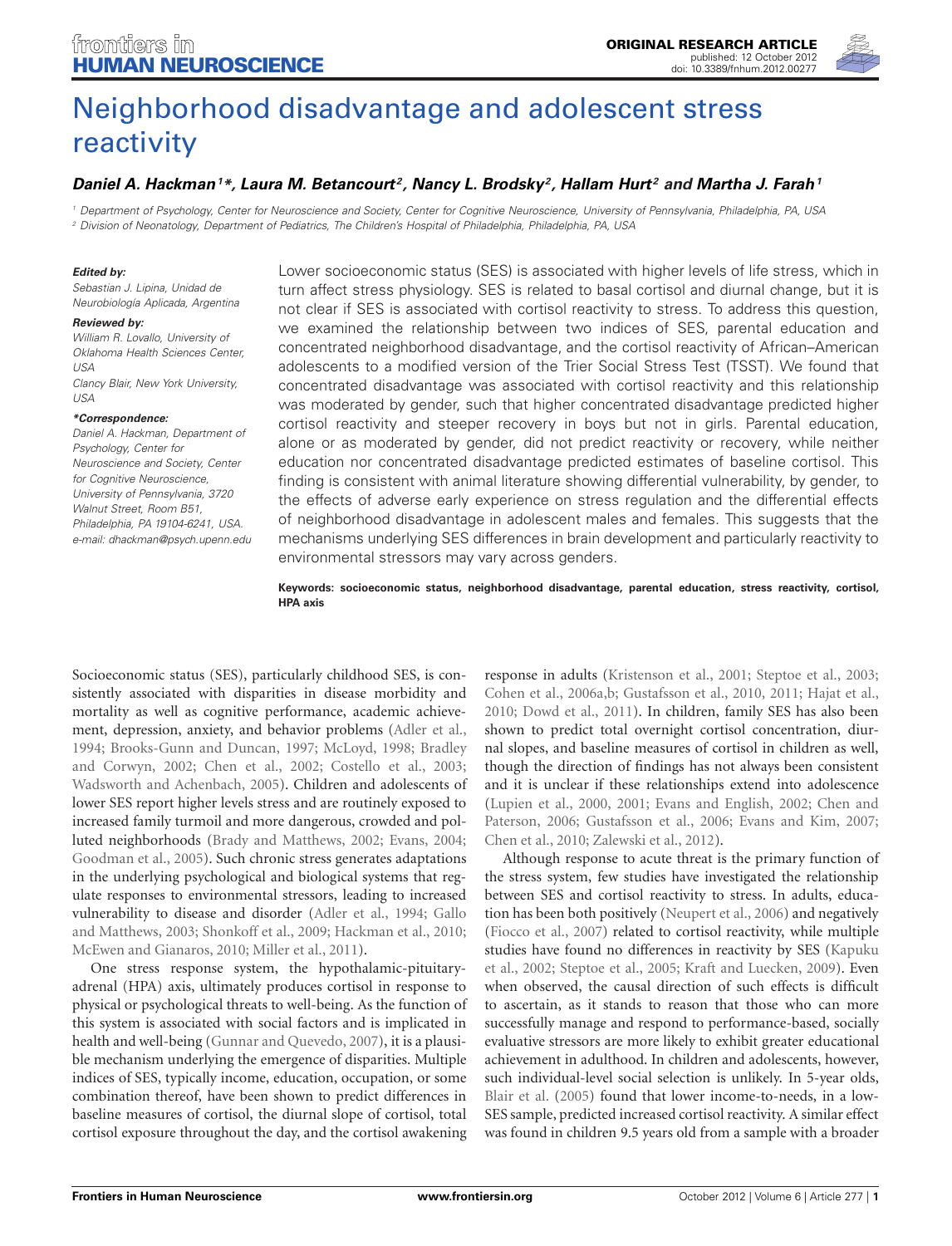income range [\(Gump et al.](#page-8-24), [2009\)](#page-8-24). However, a quasi-experimental intervention designed to relieve extreme poverty through cash payments along with health and educational programs had no effect o[n](#page-8-25) [cortisol](#page-8-25) [reactivity](#page-8-25) [in](#page-8-25) [children](#page-8-25) [ages](#page-8-25) [2–6](#page-8-25) [\(](#page-8-25)Fernald and Gunnar, [2009\)](#page-8-25). In addition, few such studies employ reactivity protocols that enhanced the aspects of social evaluative threat and uncontrollability involved in eliciting a stress response with a sta[ndardized protocol](#page-8-27) [\(Dickerson and Kemeny](#page-8-26)[,](#page-8-27) [2004](#page-8-26)[;](#page-8-27) Gunnar et al., [2009\)](#page-8-27).

To date, studies of cortisol reactivity and SES have also largely omitted investigation of neighborhood components of disadvantage. Neighborhood differences represent a separate and meaningful aspect of SES that is distinct from family based measures of in[come or education](#page-8-28) [\(Krieger et al.](#page-9-12)[,](#page-8-28) [1997](#page-9-12)[;](#page-8-28) Duncan and Magnuson, [2003;](#page-8-28) [Braveman et al., 2005\)](#page-8-29). Neighborhood disadvantage has been implicated as a predictor of disease morbidity and mortality [\(Kawachi and Berkman, 2003](#page-9-13)), lower scores on tasks of verbal ability [\(Sampson et al.](#page-9-14), [2008\)](#page-9-14), and reduced serotonergic responsivity to challenge [\(Manuck et al., 2005](#page-9-15)). Moreover, experimental data from the Moving to Opportunities (MTO) study have primarily found that moving to more affluent neighborhoods resulted in considerable changes in socioemotion[al functioning for both adolescents and adults \(](#page-9-16)Sanbonmatsu et al., [2006;](#page-9-16) [Kling et al.](#page-9-17), [2007](#page-9-17)). With respect to HPA axis function, lower neighborhood SES predicts lower morning cortisol in adults [\(Dulin-Keita et al.](#page-8-30), [2012](#page-8-30)) and, independently of family SES, lower afternoon cortisol in adolescents [\(Chen and Paterson](#page-8-18), [2006](#page-8-18)). Only one study has investigated its relationship to reactivity: [Kapuku et al.](#page-9-9) [\(2002\)](#page-9-9) found no relationship between neighborhood SES and cortisol reactivity in a small sample of 16- to 25-year old males.

Experimental and quasi-experimental research with animals and humans suggests that the relationship between cortisol reactivity and SES, particularly neighborhood disadvantage, may be moderated by gender. Research with animal models indicates that the effect of stressors on HPA axis function and on the development of stress-related brain regions is moderated by gender [\(McCormick and Mathews, 2007](#page-9-18); [Weinstock](#page-10-2), [2007](#page-10-2); [Lin et al., 2009\)](#page-9-19). The MTO intervention found that the effects of moving to more affluent neighborhoods varied by gender, with positive effects on mental health and problem [behaviors for girls and negative effects for boys \(](#page-9-17)Kling et al., [2007\)](#page-9-17). Moreover, non-experimental changes in neighborhood disadvantage predict changes in boys, internalizing and externalizing problems, with far smaller associations in girls [\(Leventhal and Brooks-Gunn, 2011](#page-9-20)). Consequently, the limited or mixed findings concerning SES and cortisol reactivity in the literature may be due to omission of neighborhood SES as well as incomplete consideration of the moderating effects of gender.

The current analysis was designed to address these limitations by examining the relationship between cortisol reactivity and both neighborhood disadvantage and parental education, as moderated by gender, in African–American adolescents. Adolescent participants were exposed to a mild social stressor, a modified version of the Trier Social Stress Test (TSST) [\(Kirschbaum et al.](#page-9-21), [1993](#page-9-21); [Childs et al., 2006](#page-8-31); von Dawans

et al., [2011\)](#page-9-22). Consequently, this study is uniquely positioned to determine if parental education and neighborhood disadvantage, as moderated by gender, are associated with cortisol reactivity to stress.

# **MATERIALS AND METHODS PARTICIPANTS**

Participants were 79 African–American adolescents drawn from the control group of a larger longitudinal study of prenatal cocaine exposure  $(n = 55)$  and a cohort of adolescents, also not exposed to cocaine prenatally, recruited for an earlier study of SES and neurocognitive development (*n* = 24) [\(Hurt et al., 1995;](#page-9-23) [Farah et al.](#page-8-32), [2006\)](#page-8-32). Detailed descriptions of participant characteristics were reported previously [\(Farah et al.](#page-8-32), [2006;](#page-8-32) [Hurt et al.,](#page-9-24) [2009](#page-9-24)). One participant did not sleep the night before the stressor protocol and was thus excluded from the analysis, while another was excluded because cortisol values were greater than 3 SD above the mean of the other participants on seven of nine samples. These two samples were combined, and thus analyses included a total of 77 participants (37 female, 48.1%) between the ages of 13 and 18 ( $M = 16.4$ , SD = 1.2). Consent was obtained from participants aged 18 and older. For participants younger than age 18 both parental or guardian consent and child assent were obtained. The project was approved by the Institutional Review Boards of the University of Pennsylvania and The Children's Hospital of Philadelphia.

# **INDICATORS OF SOCIOECONOMIC STATUS**

We employed a measure of concentrated neighborhood disadvantage based on the 2000 United States (U.S.) census tract for the participant's home address when the stress reactivity protocol was completed [\(Sampson et al., 1997,](#page-9-25) [2008](#page-9-14)). The 77 participants lived in 59 census tracts. Six measures were employed: percentage of individuals below the poverty line, unemployed, and receiving public assistance, as well as the density of African– Americans, children under the age of 18, and female-headed households. Principal components analysis confirmed a single factor of concentrated disadvantage which accounted for 71.4% of the total variance in the six variables. Factor loadings are presented in **[Table 1](#page-2-0)**, which were used to create a continuous, regression-weighted factor score for concentrated disadvantage. Distribution of this factor was within limits for normality.

Parental education was scored as the following for the participant's primary caregiver: raw number of years for those who did not complete high school (score up to 11); 12 for those who completed high school or the General Educational Development (GED) test; 14 for those who completed an Associates degree, some college, or vocational school; 16 for those who completed a Bachelor's degree; 18 for those who competed a Master's degree or some graduate work; 19 for those who completed a Law degree; and 21 for those who completed a Doctoral-level degree (i.e., EdD, MD, PhD, etc.).

# **STRESSOR PROTOCOL AND PROCEDURE**

Participants completed the Trier Social Stress Test for Groups (TSST-G) [\(von Dawans et al.](#page-9-22), [2011](#page-9-22)) a modified version of the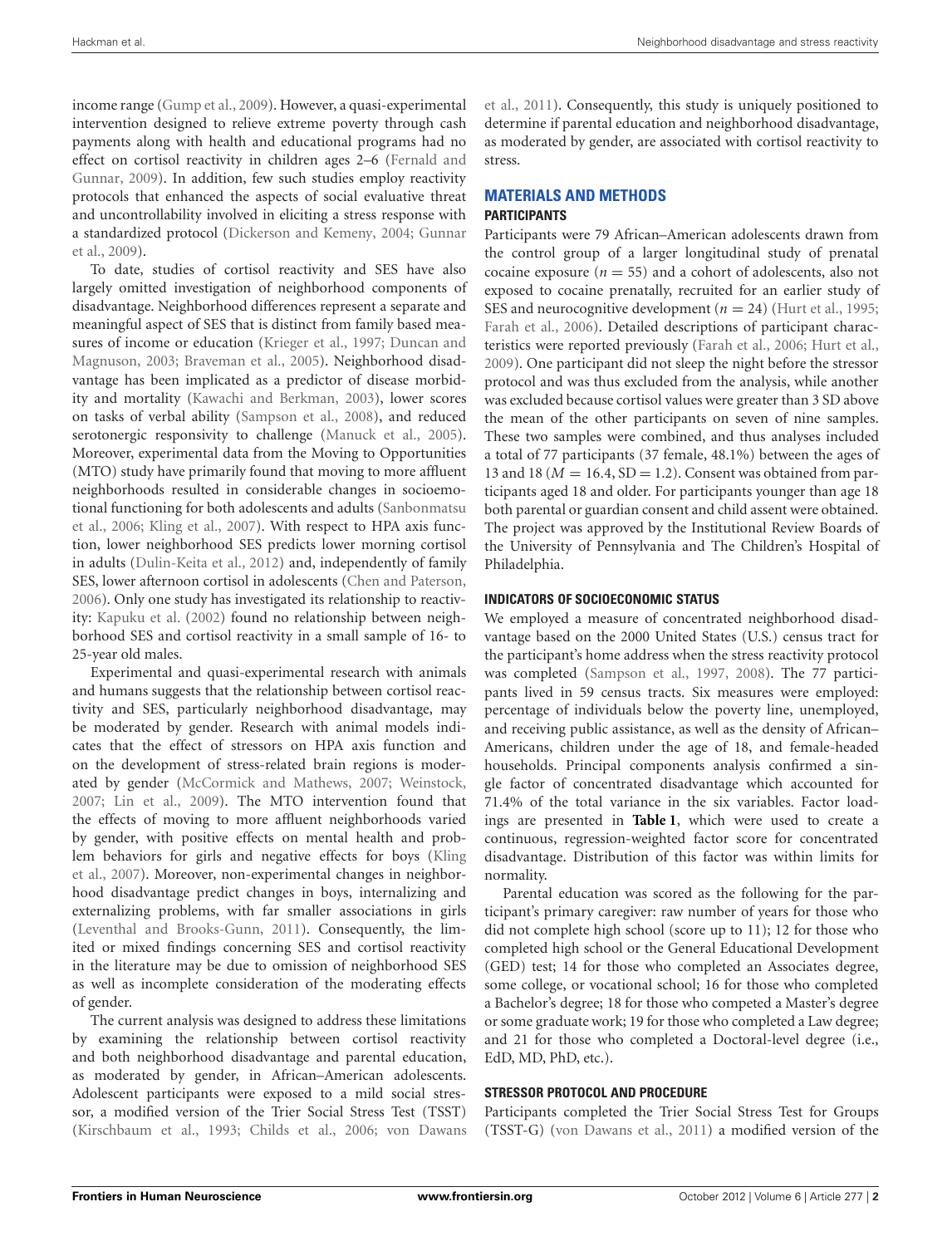| Neighborhood measure* | M(SD)       | Range (min-max) | Inter-quartile range | Above US average (%)** | <b>Factor loading</b> |
|-----------------------|-------------|-----------------|----------------------|------------------------|-----------------------|
| Below poverty         | 23.0(14.7)  | $0.0 - 59.0$    | $12.1 - 31.7$        | 71.4                   | 0.90                  |
| Unemployed            | 12.5(6.7)   | $0.0 - 27.9$    | $8.0 - 16.5$         | 85.7                   | 0.92                  |
| Public assistance     | 10.3(7.2)   | $0.0 - 28.2$    | $4.7 - 14.6$         | 81.8                   | 0.94                  |
| African-American      | 63.8 (36.9) | $1.3 - 97.4$    | 26.0-95.4            | 87.0                   | 0.60                  |
| Under 18              | 28.3(5.1)   | 14.4-43.7       | 25.0-31.6            | 71.4                   | 0.71                  |
| Female-only household | 28.0 (10.4) | $4.9 - 43.4$    | $19.2 - 36.3$        | 87.0                   | 0.94                  |

<span id="page-2-0"></span>**Table 1 | Neighborhood characteristics and concentrated disadvantage factor loading (***n* **= 77).**

*\*Expressed as the percentage of families in the census tract.*

*\*\*Percentage of census tracts above US Average.*

#### <span id="page-2-2"></span>Table 2 | Parental education, years  $(n = 77)$ .

|                                   | <b>Parental education</b> |
|-----------------------------------|---------------------------|
| <b>SUMMARY MEASURES</b>           |                           |
| Mean (SD)                         | 13.5(3.0)                 |
| Range (min-max)                   | $6 - 21$                  |
| Interquartile range               | $12 - 15$                 |
| <b>DISTRIBUTION [NUMBER (%)]</b>  |                           |
| Less than 12 years                | 8(10.4)                   |
| 12 years                          | 40 (51.9)                 |
| Associates degree or some college | 10(13.0)                  |
| Bachelor's degree                 | 7(9.1)                    |
| Graduate degree                   | 12(15.6)                  |

TSST that induces a moderate level of stress [\(Kirschbaum et al.,](#page-9-21) [1993](#page-9-21); [Dickerson and Kemeny, 2004](#page-8-26)). In order to increase social evaluation [\(Dickerson and Kemeny](#page-8-26), [2004\)](#page-8-26) participants underwent the protocol in groups of  $2(n = 27, 35.1\%)$  or  $3(n = 50, 50)$ 64.9%) [\(Childs et al., 2006](#page-8-31); [von Dawans et al.](#page-9-22), [2011\)](#page-9-22), matched for gender.

Participants were contacted the evening before their session and instructed to refrain from consuming a major meal 60 min before their session, drinking milk or eating other dairy products 30 min before the appointment, eating acidic or high sugar foods 20 min before the appointment, brushing teeth within 1 h before their session, and consuming alcohol in the 12 h prior to the session (Salimetrics, LLC, State College, PA). All sessions began between 11:30 am and 3:30 pm to control for the diurnal

pattern of cortisol, with 84.4% of appointments at 1:00 pm or 1:30 pm.

**[Figure 1](#page-2-1)** outlines the protocol for the stress induction procedure. Upon arrival, participants were greeted by the experimenter and directed to sit in a semi-private room where they were able to interact with an experimenter but not with other participants. After completion of the consent process, experimenters conducted a short interview to assess participant compliance with pre-appointment instructions and to survey use of prescribed and non-prescribed medications. To establish a baseline prior to stress induction, participants watched a video with minimally arousing content for 25 min. Participants then performed stressor tasks in a testing room with other group members and an unfamiliar experimenter dressed in a lab coat acting as a judge and directing the testing room activities. To enhance the social evaluative component of the stressor [\(Dickerson and Kemeny,](#page-8-26) [2004](#page-8-26)) participants were told their performance was being videotaped and scored. They were given 6 min to prepare a 3-min speech promoting their candidacy for a summer job, and they each gave their speech facing the video camera, the other participants, and the judge. Subsequently they were instructed to perform serial subtraction by eights, aloud, for 3 min, in front of the same audience. Individuals were given unique four-digit numbers as starting points. If subtraction mistakes were made they were told to re-start from the beginning. Participants were randomly assigned to perform each task first, second, or third. After all participants completed the stressor task they returned to the semi-private room for a 75 min recovery period during which they continued watching the video shown during baseline.



<span id="page-2-1"></span>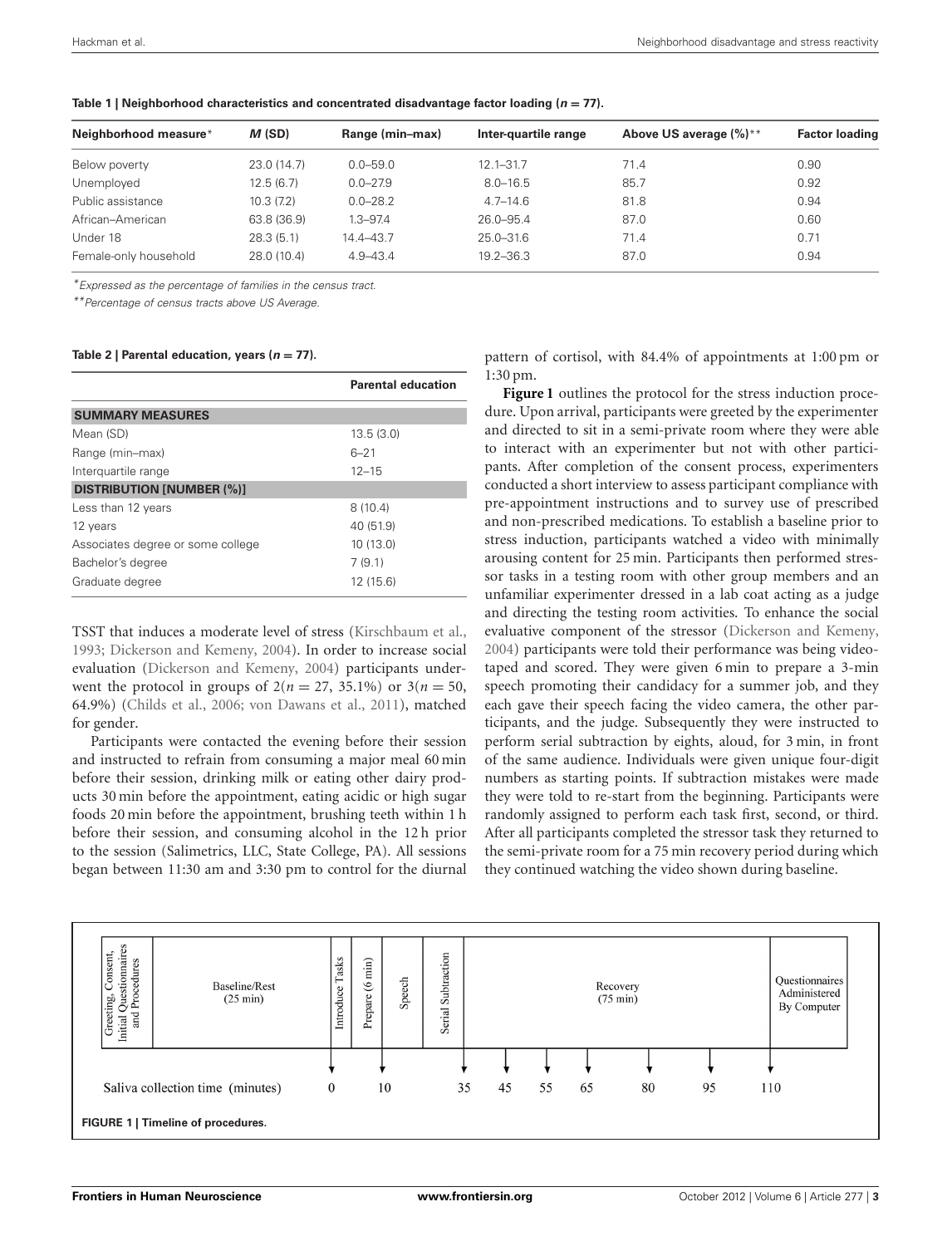#### **MEASURES OF THE STRESS RESPONSE**

Salivary cortisol was the primary outcome of interest, and saliva samples were collected at nine different times: at baseline, after speech preparation, at the end of the stressor tasks, and 10, 20, 30, 45, 60, and 75 min after the stressor (see **[Figure 1](#page-2-1)**). Saliva samples were collected using the passive drool technique to avoid the potential interference introduced when using oral stimulants [to assist in generating saliva](#page-9-27) [\(Schwartz et al.](#page-9-26)[,](#page-9-27) [1998](#page-9-26)[;](#page-9-27) Talge et al., [2005](#page-9-27)). Samples were frozen immediately at −70◦C and transported on dry ice to Salimetrics, LLC (State College, PA) for analysis using enzyme immunoassay techniques. Assays were conducted in duplicate and average cortisol concentrations were used. The test uses  $25 \mu l$  of saliva per determination has a lower limit of sensitivity of 0.003 μg/dl and standard curve range from 0.012 to 3.0μg/dl. Intra- and inter-assay coefficients of variation were 3.5 and 5.1% respectively. Due to skewed distributions, the natural log of the average cortisol concentration was the primary dependent measure.

Subjective responses to the protocol were collected during the procedure as well as retrospectively. Participants rated their anxiety level concurrent with the collection of saliva samples using a seven-point Likert-type scale ( $1 =$  very calm and relaxed;  $3 =$  feeling pretty calm and relaxed;  $5 = a$  little bit nervous, but not too bad;  $7 =$  very nervous or stressed). After completion of the stressor, at the start of the recovery period, participants were asked how stressful and challenging they found the speech and math tasks, with response choices structured along a seven-point Likert type scale ( $1 = not$  at all challenging or stressful,  $7 =$  extremely challenging or stressful).

## **COVARIATES**

Multiple potential confounds were measured and included in analyses in order to rule out effects due to methodological factors and additional participant behaviors that may affect stress responses. Participants' use of prescription and over-thecounter medications, as well as oral contraceptives, was assessed [\(Kirschbaum et al., 1999](#page-9-28); [Hibel et al.](#page-9-29), [2006\)](#page-9-29). Of all classes of medications, only oral contraceptives  $(n = 6)$ , non-steroidal asthma medication  $(n = 5)$ , ibuprofen  $(n = 5)$ , and acetaminophen (*n* = 8) were used by more than three participants and thus included in analyses. Five participants currently smoked cigarettes (6.5%) [\(Rohleder and Kirschbaum](#page-9-30), [2006\)](#page-9-30). Mean hours of sleep the night before was 7.8 (SD = 2.1) while the average time participants had been awake at the beginning of the protocol was 5.7 h (SD = 2.0) [\(Leproult et al., 1997](#page-9-31); [Spiegel et al., 1999\)](#page-9-32).

## **DATA ANALYSIS**

<span id="page-3-0"></span>Piecewise hierarchical linear modeling (HLM) was the primary analysis strategy<sup>[1](#page-3-0)</sup>. Piecewise HLM is a strategy based on longitudinal growth modeling that allows distinct modeling of the different phases of change over time, permits the separate modeling of reactivity and recovery phases following administration of a stressor, and offers advantages over the use of ANOVA or change scores [\(Llabre et al., 2001;](#page-9-33) [Hruschka et al.](#page-9-34), [2005](#page-9-34); Bernard

and Dozier, [2010\)](#page-8-33). A Level-1 model was estimated that represents the individual change in the natural log of salivary cortisol across the protocol and included both fixed components and random components (intercept and slopes) that were permitted to vary across individuals. Time was recoded into two separate components, to create a two-piece linear model. The first component represents time linearly from baseline through the measures of cortisol taken 10 min after the completion of the stressor (minute 45), capturing the episode of reactivity to the stressor. Saliva collection times (see **[Figure 1](#page-2-1)**) for the reactivity episode were thus coded, in minutes, as 0, 10, 35, 45, 45, 45, 45, 45, and 45. The second linear component represents the episode of recovery from the stressor, the time from 10 min after the completion of the stressor through the end of the protocol. Saliva collection times for the recovery episode were thus coded as 0, 0, 0, 0, 10, 20, 35, 50, and 65. This results in the following Level-1 model:

$$
\ln(\text{cort})_{ti} = \pi_{0i} + \pi_{1i}(\text{Reactivity episode})_{ti} + \pi_{2i}(\text{Recovery episode})_{ti} + \varepsilon_{ti}
$$
 (1)

In this model, the natural log of salivary cortisol is predicted by  $\pi_{0i}$ , the intercept,  $\pi_{1i}$ , the linear rate of change during reactivity and  $\pi_{2i}$ , the linear rate of change during recovery. Given the coding of time employed for reactivity and recovery, the intercept,  $\pi_{0i}$ , is an estimate of the natural log of cortisol concentration at baseline before administration of the stressor. Level-2 equations were also estimated in which the variance in the intercept and slope parameters at Level-1 were predicted by parental education and neighborhood disadvantage, as continuous variables, and their interaction with gender. Analyses were conducted in HLM6 [\(Raudenbush et al., 2004](#page-9-35)) using full maximum likelihood estimation. All variables included in analyses were grand-mean centered. Descriptive data were analyzed using SPSS 20.0 (IBM: New York, NY).

First an unconditional linear piecewise growth model was created, and then separate models were created for neighborhood disadvantage and parental education as independent variables at Level-2. Each model included gender and the interaction of either education or disadvantage with gender. For example, for neighborhood disadvantage, the basic Level-2 equations were as follows:

$$
\pi_{0i} = \beta_{00} + \beta_{01} \text{(Disadvantage)}_i + \beta_{02} \text{(Gender)}_i
$$
  
+  $\beta_{03} \text{(Disadvantage)} \times \text{Gender})_i + \zeta_{0i}$  (2)  

$$
\pi_{1i} = \beta_{10} + \beta_{11} \text{(Disadvantage)}_i + \beta_{12} \text{(Gender)}_i
$$

$$
+\beta_{13}(Disadvantage \times Gender)_i + \zeta_{1i} \tag{3}
$$

$$
\pi_{2i} = \beta_{20} + \beta_{21} (Disadvantage)_i + \beta_{22} (Gender)_i
$$
  
+  $\beta_{23}$  (Disadvantage × Gender)\_i +  $\zeta_{2i}$  (4)

We then included potential control variables individually and noted each variable which was significant at a level of  $p < 0.10$ and for which the fit of the prediction model was improved [\(Singer and Willett, 2003\)](#page-9-36). These variables were gender, age, group size, current cigarette smoking, hours of sleep the night

<sup>&</sup>lt;sup>1</sup>Subsample analyses found that a piecewise model was a better fit for the data than a quadratic model of change (data not shown).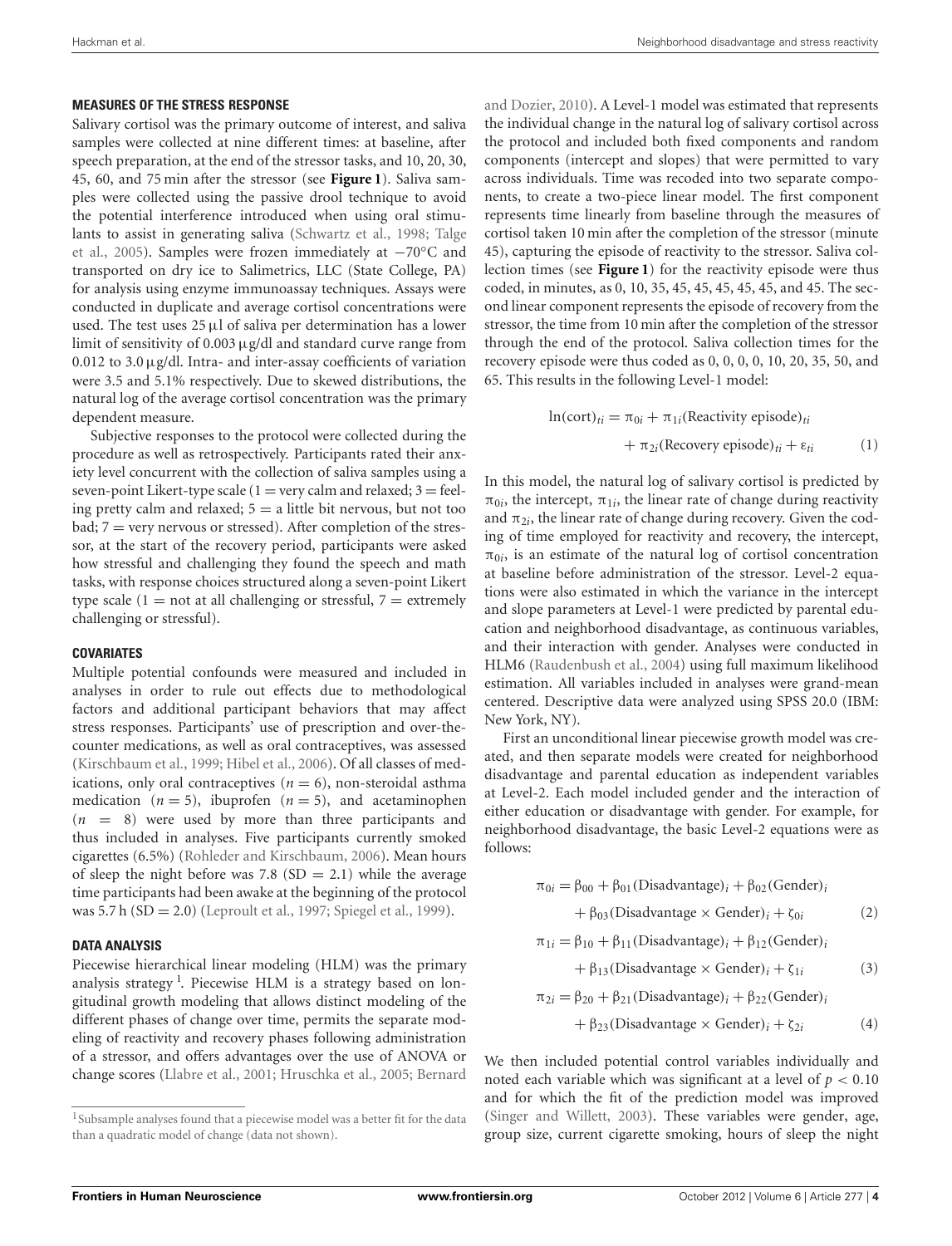before, hours since awakening, and the use of oral contraceptives, non-steroidal asthma medication, ibuprofen, and acetaminophen. Next, we created a basic prediction model including all variables identified in the previous step and then removed non-significant ( $p > 0.05$ ) control variables sequentially starting with the highest *p*-value, until only significant control variables remained. Significant interaction effects were then examined by re-centering gender in two models, with males and females coded as 0 and 1 in one model, and 1 and 0 in the second model. Consequently, the slope coefficient of concentrated disadvantage in each model is that for the gender coded as 0; by re-centering in this manner, estimates of the effect of concentrated disadvantage for each gender are obtained. Finally, we examined if findings from this complete prediction model were explained by differences in subjective appraisals of and responses to the stressor.

# **RESULTS**

## **SAMPLE CHARACTERISTICS: SOCIOECONOMIC STATUS**

Characteristics of the 59 unique census tracts participants lived in are delineated in **[Table 1](#page-2-0)**. Across these 59 tracts, on average, 23.0% (SD  $=$  14.7) of individuals were below the poverty line, with percentages below the poverty line ranging from 0 to 59.0%. Neighborhood unemployment averaged 12.5% (SD = 6.7), while 10.3% (SD = 7.2) of neighborhood residents were receiving public assistance. These levels are above the United States average, and range from neighborhoods with the near absence of disadvantage to neighborhoods with highly concentrated disadvantage. Descriptive statistics for parental education are presented in **[Table 2](#page-2-2)**. Average parental education for families was 13.5 ( $SD = 3.0$ ), and ranged from 6 to 21 years. Eight participants (10.4%) had a primary caregiver with less than a high school education while 40 participants (51.9%) had a primary caregiver with a high school education. Parental education and concentrated disadvantage were correlated ( $r = -0.55$ ,  $p <$ 0*.*001), such that lower parental education was related to higher levels of neighborhood disadvantage.

#### **SUBJECTIVE APPRAISAL OF THE STRESSOR**

Peak anxiety ratings during the stressor were in the moderate range ( $M = 4.5$ , SD = 1.5), while the average change in rating from baseline to peak was 2.4 (SD = 1.7) on the seven-point Likert scale. After stressor administration, both the math  $(M =$ 4.4,  $SD = 1.8$ ) and speech ( $M = 4.5$ ,  $SD = 1.7$ ) tasks were rated as moderately challenging on a seven-point scale, while the overall protocol was rated as moderately stressful  $(M = 4.0, SD = 1.9)$ .

## **PREDICTING BASELINE CORTISOL, REACTIVITY, AND RECOVERY: INTERACTION BETWEEN GENDER AND CONCENTRATED DISADVANTAGE**

Seventy-four participants (96.1%) had complete data for salivary cortisol at Level 1, while three participants each were missing one data point, for a total of 690 Level 1 observations. The unconditional piecewise growth model for cortisol level over time across the protocol yielded a non-significant, positive fixed effect for the reactivity episode ( $B = 0.007$ ,  $p = 0.64$ ) and a significant fixed effect for the recovery episode, in the

negative direction ( $B = -0.007$ ,  $p < 0.001$ ). However, the random effects for the intercept ( $\sigma_0^2 = 0.22$ ,  $p < 0.001$ ) estimating baseline cortisol before the stressor, the slope of the reactivity episode ( $\sigma_{\frac{1}{2}}^2 = 0.0015$ ,  $p < 0.001$ ), and the slope of the recovery episode ( $\sigma_2^2 = 0.0004$ ,  $p < 0.001$ ) were all significant. This indicates that, on average, the stress manipulation did not generate an increase in cortisol above baseline. However, there are significant individual differences in intercept as well as the slope during reactivity and recovery, such that some participants exhibited increases in cortisol while others did not, and consequently there is sufficient variance to predict systematically with indicators of SES and gender.

As illustrated in **[Table 3](#page-5-0)**, Model A, the main effect of concentrated disadvantage on reactivity was borderline significant  $(B = 0.003, p = 0.052, r_{effect} = 0.23)$ . However, the interaction between gender and concentrated disadvantage was significant for both reactivity ( $B = -0.006$ ,  $p = 0.03$ ,  $r_{effect} = 0.25$ ) and recovery ( $B = 0.004$ ,  $p = 0.009$ ,  $r_{effect} = 0.30$ ). Neither concentrated disadvantage ( $B = -0.07$ ,  $p = 0.19$ ,  $r_{effect} = 0.15$ ) nor its interaction with gender ( $B = -0.03$ ,  $p = 0.81$ ,  $r_{effect} = 0.03$ ) predicted the intercept, or baseline prior to the stressor. This effect was specific to the neighborhood measure of SES; as described in **[Table 3](#page-5-0)**, Model B, there were no significant effects on the intercept, reactivity, or recovery of parental education (all  $p \geq 0.12$ ) or its interaction with gender (all  $p \ge 0.10$ )<sup>[2](#page-4-0)</sup>.

<span id="page-4-0"></span>To further specify the nature of the interaction between concentrated disadvantage and gender, Model A was run twice with gender re-centered, one model with males and females coded as 0 and 1, respectively, and one with males and females were coded as 1 and 0. Consequently, the slope coefficient of concentrated disadvantage in each model is for that gender coded as 0. With male coded as 0, and coefficients for disadvantage thus reflecting the effect for males, higher concentrated disadvantage predicted increased cortisol reactivity ( $B = 0.006$ ,  $p = 0.004$ ,  $r_{\text{effect}} = 0.33$ ) and a steeper decline during recovery ( $B = -0.003$ ,  $p = 0.003$ ,  $r_{\text{effect}} = 0.34$ ). No effects were observed for the intercept (*B* = −0*.*06, *p* = 0*.*43, *r*effect = 0*.*09). With females coded as 0, and coefficients for disadvantage thus reflecting the effect for females, the effect of concentrated disadvantage was not significant for the intercept ( $B = -0.09$ ,  $p = 0.29$ ,  $r_{effect} = 0.13$ ), reactivity  $(B = 0.0004, p = 0.85, r_{effect} = 0.02)$  or recovery  $(B = 0.001,$  $p = 0.40$ ,  $r_{\text{effect}} = 0.10$ ).

Following [Aiken and West](#page-8-34) [\(1991](#page-8-34)), we selected values of concentrated disadvantage that are 1.5 SD's above and below the grand mean to illustrate the interaction effect in **[Figure 2](#page-6-0)**. Notably, the intraclass correlation coefficient (ICC) for cortisol in males was 0.65, while the ICC for females was 0.52. This is indicative of considerable between-subject variability in both genders, suggesting the interaction is not explained by the absence of variability between subjects in females, but nevertheless more variability in cortisol is explained by between subjects factors in males than in females. In addition, it is unlikely that these results are explained by maturational differences, as age is neither

<sup>&</sup>lt;sup>2</sup>Subsample analyses found similar effects employing alternative analysis approaches, including a mixed model ANOVA and area under the curve as compared to baseline, a summary measure of reactivity (data not shown).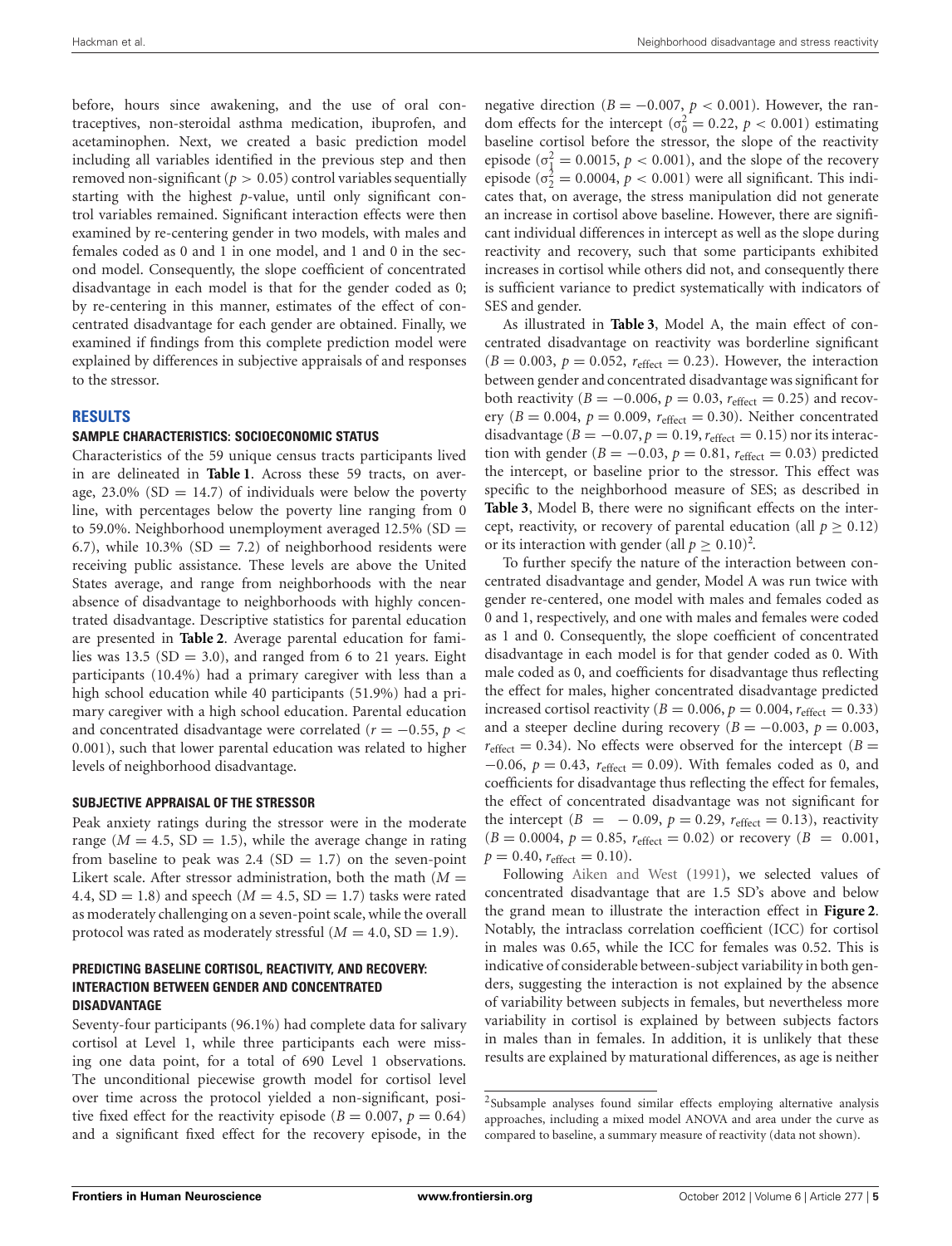#### <span id="page-5-0"></span>**Table 3 | Linear piecewise model of salivary cortisol.**

| <b>Parameter</b>                                        |                 | <b>Model A: Concentrated Disadvantage</b> | <b>Model B: Parental Education</b> |                     |
|---------------------------------------------------------|-----------------|-------------------------------------------|------------------------------------|---------------------|
|                                                         | B               | $r_{\text{effect}}$                       | B                                  | $r_{\text{effect}}$ |
| <b>FIXED EFFECTS</b>                                    |                 |                                           |                                    |                     |
| Initial status, $\pi_{0i}$                              |                 |                                           |                                    |                     |
| Intercept                                               | $-2.00***$      | 0.98                                      | $-1.99***$                         | 0.97                |
| Concentrated disadvantage                               | $-0.07$         | 0.15                                      |                                    |                     |
| Parental education                                      |                 |                                           | 0.02                               | 0.13                |
| Gender                                                  | $0.27*$         | 0.28                                      | $0.29**$                           | 0.30                |
| Disadvantage × Gender                                   | $-0.03$         | 0.03                                      |                                    |                     |
| Education x Gender                                      |                 |                                           | 0.03                               | 0.09                |
| Sleep                                                   | $-0.05*$        | 0.26                                      | $-0.05*$                           | 0.25                |
| Episode 1, reactivity, $\pi_{1i}$                       |                 |                                           |                                    |                     |
| Intercept                                               | 0.001           | 0.07                                      | 0.001                              | 0.10                |
| Concentrated disadvantage                               | $0.003^$        | 0.23                                      |                                    |                     |
| Parental education                                      |                 |                                           | 0.000                              | 0.08                |
| Gender                                                  | $-0.006*$       | 0.27                                      | $-0.0007*$                         | 0.26                |
| Disadvantage $\times$ Gender                            | $-0.006*$       | 0.25                                      |                                    |                     |
| Education $\times$ Gender                               |                 |                                           | 0.002                              | 0.18                |
| Asthma med (non-steroidal)                              | $0.011*$        | 0.28                                      | $0.01**$                           | 0.31                |
| Episode 2, recovery, $\pi_{2i}$                         |                 |                                           |                                    |                     |
| Intercept                                               | $-0.007***$     | 0.74                                      | $-0.007***$                        | 0.73                |
| Concentrated disadvantage                               | $-0.001$        | 0.18                                      |                                    |                     |
| Parental education                                      |                 |                                           | 0.000                              | 0.18                |
| Gender                                                  | $-0.001$        | 0.09                                      | $-0.001$                           | 0.06                |
| Disadvantage × Gender                                   | $0.004**$       | 0.30                                      |                                    |                     |
| Education $\times$ Gender                               |                 |                                           | $-0.001^{\wedge}$                  | 0.19                |
|                                                         | <b>Estimate</b> | <b>SE</b>                                 | <b>Estimate</b>                    | <b>SE</b>           |
| <b>RANDOM EFFECTS</b>                                   |                 |                                           |                                    |                     |
| Level 1                                                 |                 |                                           |                                    |                     |
| Within-person, $\sigma_{\varepsilon}^2$                 | 0.042           | 0.0027                                    | 0.042                              | 0.0027              |
| Level 2                                                 |                 |                                           |                                    |                     |
| Initial status, $\sigma_0^2$                            | 0.194           | 0.035                                     | 0.194                              | 0.036               |
| Episode 1, reactivity, $\sigma_1^2$                     | 0.0001          | 0.00002                                   | 0.0001                             | 0.0000              |
| Episode 2, recovery, $\sigma_2^2$                       | 0.00003         | 0.00001                                   | 0.0000                             | 0.0000              |
| Covariance, $\sigma_0^1$                                | $-0.0017$       | 0.0007                                    | 0.0019                             | 0.0007              |
| Covariance, $\sigma_0^2$                                | $-0.0007$       | 0.0004                                    | $-0.0006$                          | 0.0004              |
| Covariance, $\sigma_1^2$                                | $-0.00002$      | 0.00001                                   | 0.0000                             | 0.0000              |
|                                                         | 0.67            |                                           | 0.67                               |                     |
|                                                         | 0.15            |                                           | 0.14                               |                     |
| $R_{\epsilon}^2$<br>$R_{0}^2$<br>$R_{1}^2$<br>$R_{2}^2$ | 0.20            |                                           | 0.13                               |                     |
|                                                         | 0.25            |                                           | 0.00                               |                     |
|                                                         |                 |                                           |                                    |                     |

 $\alpha$ *p* < 0.10*;*  $^*p$  < 0.05*;*  $^{**}p$  ≤ 0.01*;*  $^{***}p$  < 0.001*.* 

correlated with disadvantage ( $r = 0.11$ ,  $p = 0.37$ ) nor gender  $(t = -0.46, p = 0.64).$ 

## **INDEPENDENCE FROM SUBJECTIVE RESPONSE**

Do the differences observed in cortisol response, with high reactivity among low SES boys, reflect differences in physiological response to subjectively appraised stressors of a given intensity, or differences in the subjective appraisals themselves? A series of models was run to determine if any such factors explained the observed interaction in Model A. Self-rated anxiety at Level 1, measured concurrently with salivary cortisol and added to Model A, did not predict salivary cortisol  $(B =$ −0*.*008, *p* = 0*.*33, *r*effect = 0*.*04). Next, a set of models were run in which measures of subjective appraisal and response to the stressor as well their interaction with gender were added to Model A at Level 2. In these models neither anxiety reactivity (peak minus baseline) ( $B = -0.00006$ ,  $p = 0.94$ ,  $r_{\text{effect}} = 0.01$ ), the appraisal of the stressor (*B* = −0.0002, *p* =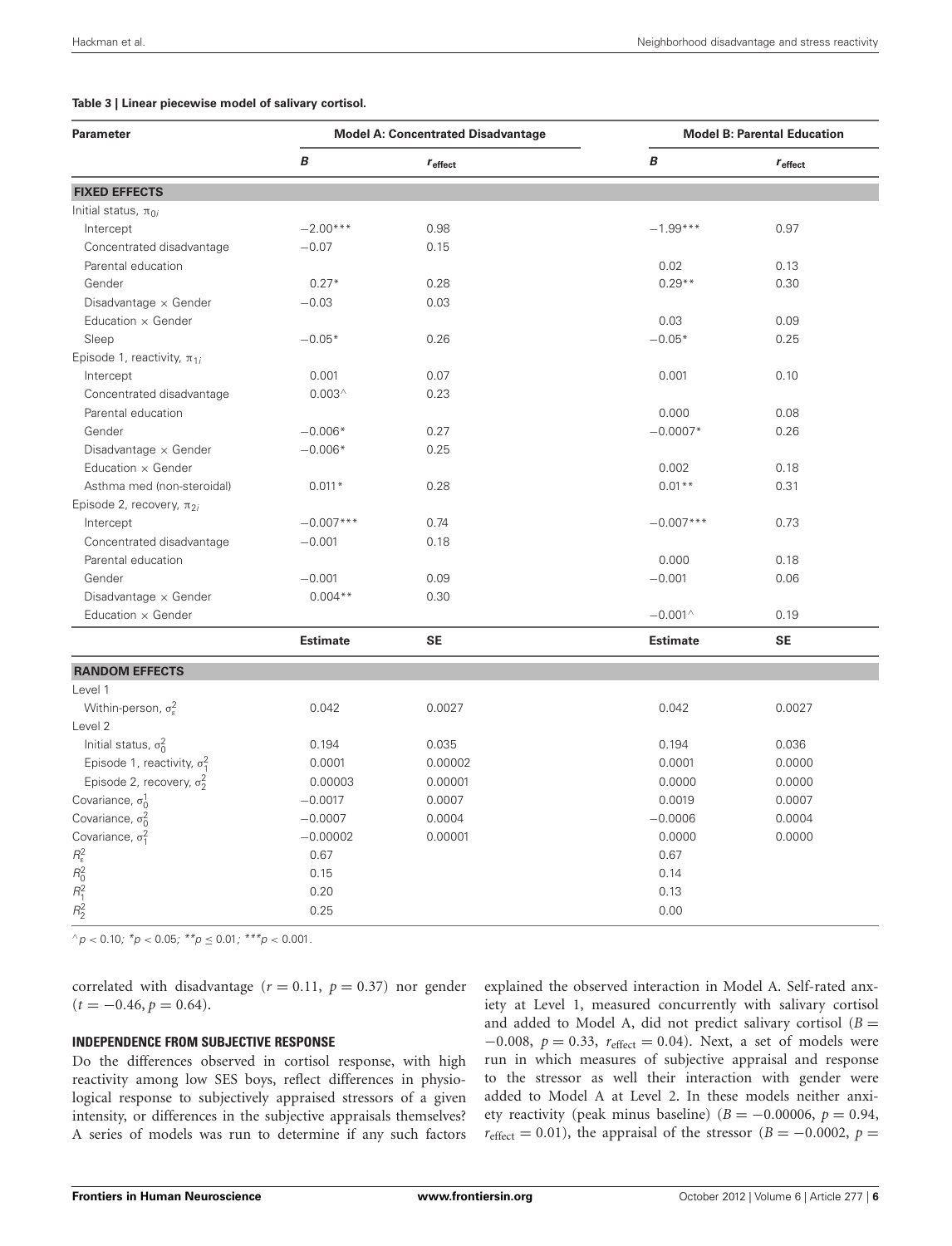

<span id="page-6-0"></span>0.78,  $r_{\text{effect}} = 0.03$ ), math difficulty ratings ( $B = -0.0004$ ,  $p =$ 0.61,  $r_{\text{effect}} = 0.06$ ), or speech difficulty ratings ( $B = 0.001$ ,  $p =$ 0.07,  $r_{\text{effect}} = 0.22$ ) predicted reactivity. In addition, none of the interactions between these indices of subjective appraisal and gender were significant predictors of reactivity (all *p >* 0.27). With respect to recovery, neither anxiety reactivity  $(B =$ 0.0001,  $p = 0.80$ ,  $r_{effect} = 0.03$ ), the appraisal of the stressor  $(B = -0.00005, p = 0.91, r_{effect} = 0.01$ , math difficulty ratings  $(B = 0.0003, p = 0.50, r_{effect} = 0.08)$ , or speech difficulty ratings (*B* = −0*.*00004, *p* = 0*.*94, *r*effect = 0*.*01) were significant predictors. As with reactivity, none of the interactions between these indices of subjective appraisal and gender were significant predictors of recovery reactivity (all  $p > 0.19$ ). In all models the interaction between gender and disadvantage remained a significant predictor of reactivity (all  $p \le 0.047$ ) and recovery  $\text{(all } p \leq 0.009\text{).}$ 

# **DISCUSSION**

In this analysis we found that concentrated neighborhood disadvantage, but not parental education, was associated with cortisol reactivity and recovery. However, this relationship was moderated by gender, such that higher concentrated disadvantage was associated with higher cortisol reactivity and steeper recovery in boys alone. This association was not explained by differences in subjective reactivity to the stressor. This highlights the particular importance of neighborhood effects and that SES differences in

brain development and particularly reactivity to environmental stressors may vary across genders.

The direction of this association is consistent with prior studies in children and adolescents indicating that lower SES, particularly low income, predicts greater stress reactivity [\(Blair et al., 2005;](#page-8-23) [Gump et al.](#page-8-24), [2009](#page-8-24)). In addition, it may help to reconcile prior reports with the null findings on stress reactivity of a quasiexperimental intervention composed of cash payments as well as health and educational programs [\(Fernald and Gunnar](#page-8-25), [2009](#page-8-25)). In particular, analyses of income effects that do not measure and include neighborhood disadvantage may find income effects that are a proxy for neighborhood effects, given their correlation; if this were the case, an intervention targeting income would be expected to produce null results. However, it remains possible that this intervention did not predict reactivity because it was a more rigorous design that better accounted for additional unobserved variables, and a direct test of the relative associations of income and neighborhood disadvantage remains to completed. Somewhat surprising was the absence of a relationship between SES indicators and baseline cortisol prior to the stressor, though this is likely explained by the fact that most SES effects are found on broader measures of diurnal function and that null results have been found previously in adolescents [\(Lupien et al.,](#page-9-6) [2000](#page-9-6), [2001;](#page-9-7) [Evans and English](#page-8-17), [2002;](#page-8-17) [Chen and Paterson, 2006;](#page-8-18) [Gustafsson et al., 2006](#page-8-19); [Evans and Kim](#page-8-20), [2007](#page-8-20); [Zalewski et al.,](#page-10-1) [2012](#page-10-1)).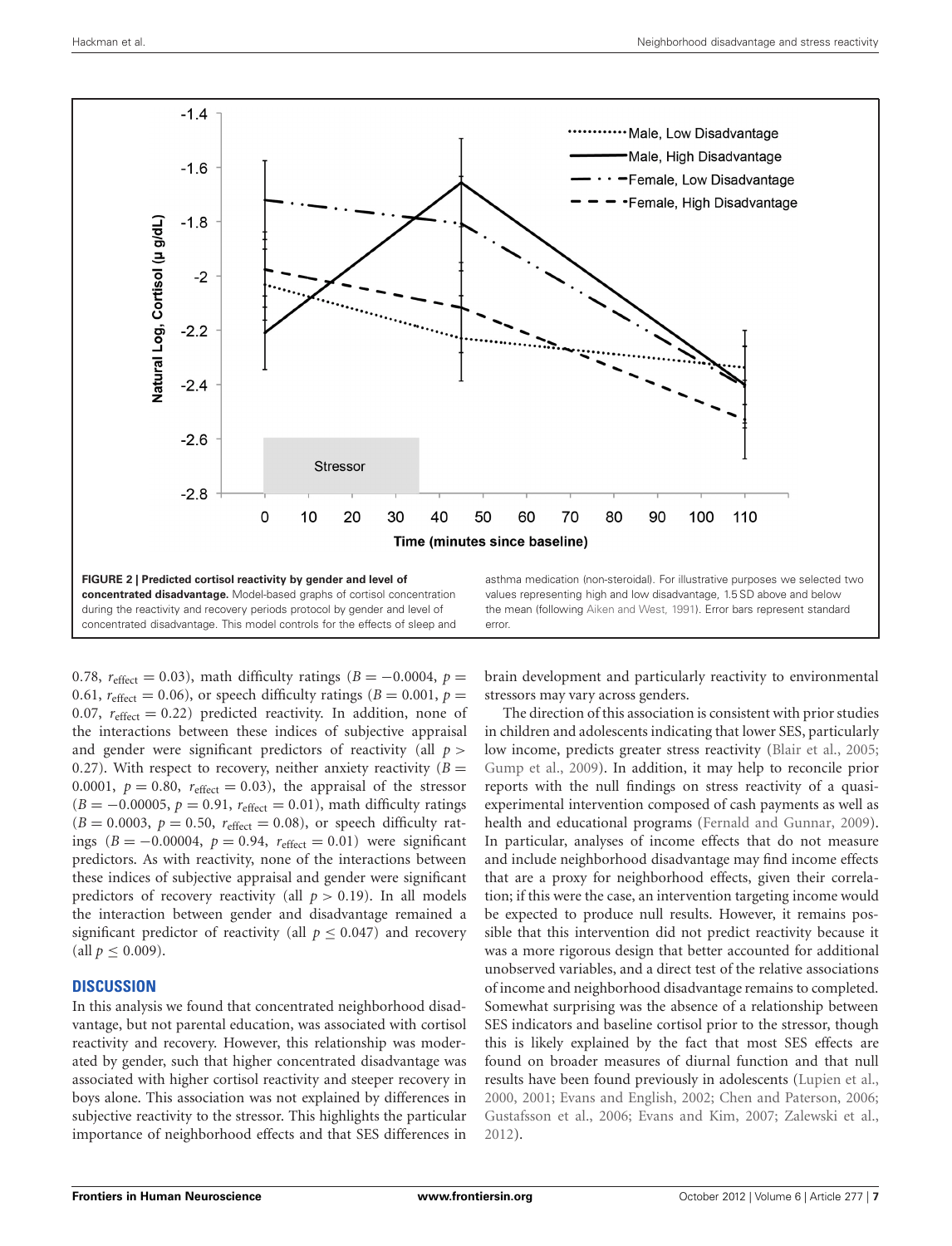The positive relationship between neighborhood disadvantage and stress reactivity is consistent with the Biological Sensitivity to Context and Adaptive Calibration models of stress reactivity [\(Del Giudice et al.](#page-8-35), [2011;](#page-8-35) [Ellis and Boyce, 2008\)](#page-8-36), which predict higher levels of responsivity in more stressful, dangerous environments, as well as possible gender differences which emerge across development. These models may also help integrate these findings within the broader adversity literature, particularly that concerning abuse, which has often been found to be predict decr[eased cortisol reactivity](#page-8-39) [\(Carpenter et al.](#page-8-37)[,](#page-8-39) [2007](#page-8-37)[,](#page-8-39) [2009;](#page-8-38) Elzinga et al., [2008\)](#page-8-39), though this is not always the case [\(Heim et al.,](#page-8-40) [2000](#page-8-40)). In particular, the adaptive calibration model distinguishes between the stressful, unpredictable conditions associated with lower SES and neighborhood disadvantage, which are predicted to promote increased reactivity to stress, consistent with the current findings and in contrast with more severe or traumatic stress that promotes an unresponsive pattern [\(Del Giudice et al.,](#page-8-35) [2011](#page-8-35)).

In addition, increased reactivity in boys from neighborhoods with high levels of disadvantage may increase their vulnerability to [environmental effects](#page-8-41) [\(Ellis and Boyce, 2008](#page-8-36)[;](#page-8-41) Belsky and Pluess, [2009\)](#page-8-41), thereby increasing the likelihood of future problems given the stressful and unpredictable neighborhoods they are exposed to. Moreover, in a meta-analysis, [Chida and Hamer](#page-8-42) [\(2008\)](#page-8-42) found that reduced HPA-axis reactivity was a predictor of positive psychological traits and states. However, studies have found that increased reactivity is predictive of better executive function and mood [\(Blair et al.](#page-8-23), [2005;](#page-8-23) [Burke et al.](#page-8-43), [2005](#page-8-43)). Much remains to be understood about the role of stress reactivity in important life outcomes, but it seems likely that the functional importance of such increased reactivity may depend on the outcome domain and the future environments adolescents are exposed to.

The specificity of the association between neighborhood disadvantage and reactivity suggests that the family resources associated with education do not underlie differences in reactivity. It remains to be determined what mechanism is driving these effects in boys. It has been suggested that boys are more vulnerable to neighborhood disadvantage due to differences in the amo[unt of unsupervised free time allowed by parents \(](#page-9-37)Hilbrecht et al., [2008;](#page-9-37) [Leventhal and Brooks-Gunn](#page-9-20), [2011](#page-9-20)). Peer effects are another candidate mediator, as social status among peers, moderated by gender, is a better predictor of morning cortisol than family SES [\(West et al.](#page-10-3), [2010](#page-10-3)). In addition, any potentially causal effects of neighborhood disadvantage may be mediated b[y parenting practices](#page-9-39) [\(Repetti et al.](#page-9-38)[,](#page-9-39) [2002;](#page-9-38) Luecken and Lemery, [2004](#page-9-39); [Hackman et al.](#page-8-9), [2010\)](#page-8-9) or the manner in which stressors are cognitively framed [\(Chen et al.](#page-8-44), [2012\)](#page-8-44). Through any such mechanism, it is likely that effects are transmitted at least in part through changes in gene expression for the glucocorticoid receptor leading to heightened responses to stress [\(Miller et al.](#page-9-40), [2009\)](#page-9-40).

One potential limitation to interpretation of the interaction between gender and neighborhood disadvantage is the association of gender and reactivity, in which adolescent females exhibited smaller responses to the stressor overall. This is consistent with prior findings that females exhibit smaller responses to such performance based stress protocols, rather than social rejection-based protocols [\(Kirschbaum et al., 1999;](#page-9-28) [Stroud et al.,](#page-9-41) [2002](#page-9-41); [Dedovic et al., 2009](#page-8-45)). As such, it could be argued that the interaction is primarily due to the lack of response among females and that only a main effect of disadvantage would be observed with a different stressor protocol. However, despite the overall main effect of gender, the intraclass correlation within females indicates that nearly half of the variability of cortisol across time is between subjects, suggesting considerable variability exists to predict systematic differences. Concentrated disadvantage, however, does not significantly predict such differences in females. Moreover, moderation of neighborhood effects by gender is consistent with quasi-experimental and observational studies of neighborhood effects on children and adolescents [\(Kling et al.](#page-9-17), [2007](#page-9-17); [Leventhal and Brooks-Gunn](#page-9-20), [2011](#page-9-20)) as well as experimental literature in animals indicating that the impact of environmental stressors on the HPA axis is moderated by gender [\(McCormick and Mathews](#page-9-18), [2007;](#page-9-18) [Weinstock, 2007;](#page-10-2) [Lin et al.,](#page-9-19) [2009](#page-9-19)). Nevertheless, the stability of this interaction across stressor types bears empirical investigation.

As with all observational studies on SES, it is impossible to firmly establish the direction of causality, as similar heritable factors may influence both socioeconomic position and stress reactivity. However, multiple lines of evidence suggest this effect is likely to be due to social causation, at least in part. First, animal literature experimentally demonstrates the effect of environment on stress reactivity [\(Zhang et al.](#page-10-4), [2006](#page-10-4)). In addition, twin studies suggest that environmental factors are the primary determinants of the stress response during the first exposure to a stressor, especially for those raised under conditions of adversity [\(Federenko et al., 2004;](#page-8-46) [Ouellet-Morin et al.](#page-9-42), [2008;](#page-9-42) [Steptoe et al.,](#page-9-43) [2009](#page-9-43)).

Despite the specificity of the relationships demonstrated here between neighborhood disadvantage and cortisol reactivity and recovery, we recognize that such claims warrant caution. In particular, although we employed a measure of neighborhood concentrated disadvantage based on the child's census tract of residence, the number of participants in each tract was too small to treat individuals as nested within the neighborhood as a higher level of organization [\(Subramanian et al., 2003\)](#page-9-44). Consequently, this analysis is not able to model the inherently multilevel nature of neighborhood effects.

In summary, SES as indexed by concentrated neighborhood disadvantage is associated with cortisol reactivity and recovery in boys, but not in girls. These findings suggest that the mechanisms underlying SES differences in the neural systems underlying stress regulation vary across genders.

## **ACKNOWLEDGMENTS**

This research was supported by the following grants: R01- DA14129, R01-HD043078, R01-HD055689, and ULI-RR-024134. We wish to thank Kathleen Dooley, Joan Giannetta, and Kathleen McKenna for their assistance in data collection and processing. Finally, we thank the adolescents and families in this study for their research participation.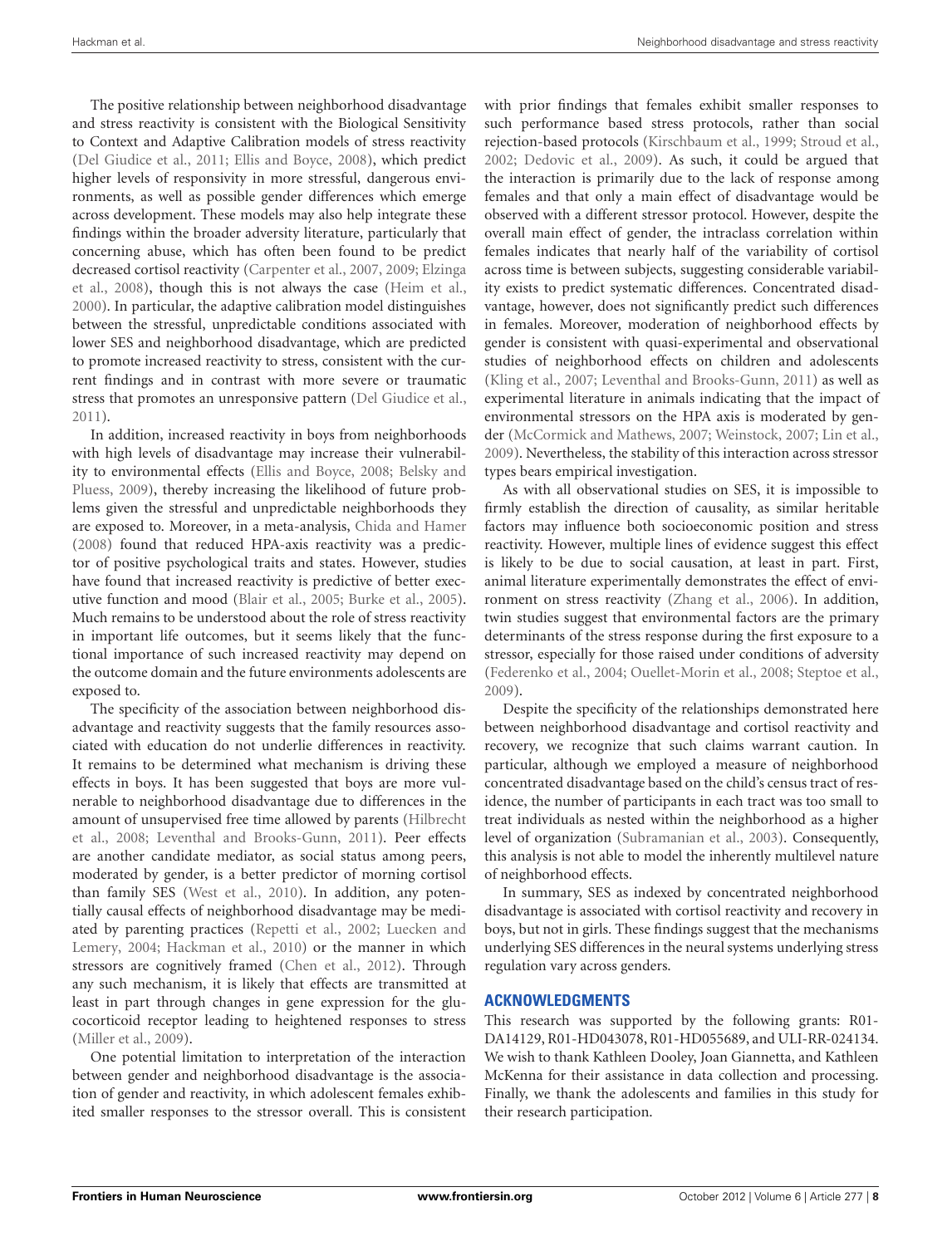## **REFERENCES**

- <span id="page-8-0"></span>Adler, N. E., Boyce, T., Chesney, M. A., Cohen, S., Folkman, S., Kahn, R. L., et al. (1994). Socioeconomic status and health: the challenge of the gradient. *Am. Psychol.* 49, 15–24.
- <span id="page-8-34"></span>Aiken, L. S., and West, S. G. (1991). *Multiple Regression: Testing and Interpreting Interactions.* Newbury Park, CA: Sage Publications, Inc.
- <span id="page-8-41"></span>Belsky, J., and Pluess, M. (2009). Beyond diathesis stress: differential susceptibility to environmental influences. *Psychol. Bull.* 135, 885–908.
- <span id="page-8-33"></span>Bernard, K., and Dozier, M. (2010). Examining infants' cortisol responses to laboratory tasks among children varying in attachment disorganization: stress reactivity or return to baseline? *Dev. Psychol.* 46, 1771–1778.
- <span id="page-8-23"></span>Blair, C., Granger, D., and Razza, R. P. (2005). Cortisol reactivity is positively related to executive function in preschool children attending head start. *Child Dev.* 76, 554–567.
- <span id="page-8-2"></span>Bradley, R. H., and Corwyn, R. F. (2002). Socioeconomic status and child development. *Annu. Rev. Psychol.* 53, 371–399.
- <span id="page-8-5"></span>Brady, S. S., and Matthews, K. A. (2002). The influence of socioeconomic status and ethnicity on adolescents' exposure to stressful life events. *J. Pediatr. Psychol.* 27, 575–583.
- <span id="page-8-29"></span>Braveman, P. A., Cubbin, C., Egerter, S., Chideya, S., Marchi, K. S., Metzler, M., et al. (2005). Socioeconomic status in health research: one size does not fit all. *JAMA* 294, 2879–2888.
- <span id="page-8-1"></span>Brooks-Gunn, J., and Duncan, G. J. (1997). The effects of poverty on children. *Future Child.* 7, 55–71.
- <span id="page-8-43"></span>Burke, H. M., Davis, M. C., Otte, C., and Mohr, D. C. (2005). Depression and cortisol responses to psychological stress: a meta-analysis. *Psychoneuroendocrinology* 30, 846–856.
- <span id="page-8-37"></span>Carpenter, L. L., Carvalho, J. P., Tyrka, A., Wier, L. M., Mello, A. F., Mello, M. F., et al. (2007). Decreased adrenocorticotropic hormone and cortisol responses to stress in healthy adults reporting significant childhood maltreatment. *Biol. Psychiatry* 62, 1080–1087.
- <span id="page-8-38"></span>Carpenter, L. L., Tyrka, A. R., Ross, N. S., Khoury, L., Anderson, G. M., and Price, L. H. (2009). Effect of childhood emotional abuse and age on cortisol responsivity in adulthood. *Biol Psychiatry* 66, 69–75.
- <span id="page-8-21"></span>Chen, E., Cohen, S., and Miller, G. E. (2010). How low socioeconomic

status affects 2-year hormonal trajectories in children. *Psychol. Sci.* 21, 31–37.

- <span id="page-8-3"></span>Chen, E., Matthews, K. A., and Boyce, W. T. (2002). Socioeconomic differences in children's health: how and why do these relationships change with age? *Psychol. Bull.* 128, 295–329.
- <span id="page-8-44"></span>Chen, E., Miller, G. E., Lachman, M. E., Gruenewald, T. L., and Seeman, T. E. (2012). Protective factors for adults from low-childhood socioeconomic circumstances: the benefits of shift-and-persist for allostatic load. *Psychosom. Med.* 74, 178–186.
- <span id="page-8-18"></span>Chen, E., and Paterson, L. Q. (2006). Neighborhood, family, and subjective socioeconomic status: how do they relate to adolescent health? *Health Psychol.* 25, 704–714.
- <span id="page-8-42"></span>Chida, Y., and Hamer, M. (2008). Chronic psychosocial factors and acute physiological responses to laboratory-induced stress in healthy populations: a quantitative review of 30 years of investigations. *Psychol. Bull.* 134, 829–885.
- <span id="page-8-31"></span>Childs, E., Vicini, L. M., and De Wit, H. (2006). Responses to the Trier Social Stress Test (TSST) in single versus grouped participants. *Psychophysiology* 43, 366–371.
- <span id="page-8-11"></span>Cohen, S., Doyle, W. J., and Baum, A. (2006a). Socioeconomic status is associated with stress hormones. *Psychosom. Med.* 68, 414–420.
- <span id="page-8-12"></span>Cohen, S., Schwartz, J. E., Epel, E., Kirschbaum, C., Sidney, S., and Seeman, T. (2006b). Socioeconomic status, race, and diurnal cortisol decline in the Coronary Artery Risk Development in Young Adults (CARDIA) study. *Psychosom. Med.* 68, 41–50.
- <span id="page-8-4"></span>Costello, E. J., Compton, S. N., Keeler, G., and Angold, A. (2003). Relationships between poverty and psychopathology: a natural experiment. *JAMA* 290, 2023–2029.
- <span id="page-8-45"></span>Dedovic, K., Wadiwalla, M., Engert, V., and Pruessner, J. C. (2009). The role of sex and gender socialization in stress reactivity. *Dev. Psychol.* 45, 45–55.
- <span id="page-8-35"></span>Del Giudice, M., Ellis, B. J., and Shirtcliff, E. A. (2011). The Adaptive Calibration Model of stress responsivity. *Neurosci. Biobehav. Rev.* 35, 1562–1592.
- <span id="page-8-26"></span>Dickerson, S. S., and Kemeny, M. E. (2004). Acute stressors and cortisol responses: a theoretical integration and synthesis of laboratory research. *Psychol. Bull.* 130, 355–391.
- <span id="page-8-16"></span>Dowd, J. B., Ranjit, N., Do, D. P., Young, E. A., House, J. S., and Kaplan, G. A. (2011). Education and levels

of salivary cortisol over the day in US adults. *Ann. Behav. Med.* 41, 13–20.

- <span id="page-8-30"></span>Dulin-Keita, A., Casazza, K., Fernandez, J. R., Goran, M. I., and Gower, B. (2012). Do neighbourhoods matter? Neighbourhood disorder and long-term trends in serum cortisol levels. *J. Epidemiol. Community Health* 66, 24–29.
- <span id="page-8-28"></span>Duncan, G. J., and Magnuson, K. A. (2003). "Off with Hollingshead: socioeconomic resources, parenting, and child development," in *Socioeconomic Status, Parenting, and Child Development*, eds M. H. Bornstein and R. H. Bradley (Mahwah, NJ, US: Lawrence Erlbaum Associates Publishers), 83–106.
- <span id="page-8-36"></span>Ellis, B. J., and Boyce, W. T. (2008). Biological sensitivity to context. *Curr. Dir. Psychol. Sci.* 17, 183–187.
- <span id="page-8-39"></span>Elzinga, B. M., Roelofs, K., Tollenaar, M. S., Bakvis, P., van Pelt, J., and Spinhoven, P. (2008). Diminished cortisol responses to psychosocial stress associated with lifetime adverse events a study among healthy young subjects. *Psychoneuroendocrinology* 33, 227–237.
- <span id="page-8-6"></span>Evans, G. W. (2004). The environment of childhood poverty. *Am. Psychol.* 59, 77–92.
- <span id="page-8-17"></span>Evans, G. W., and English, K. (2002). The environment of poverty: multiple stressor exposure, psychophysiological stress, and socioemotional adjustment. *Child Dev.* 73, 1238–1248.
- <span id="page-8-20"></span>Evans, G. W., and Kim, P. (2007). Childhood poverty and health: cumulative risk exposure and stress dysregulation. *Psychol. Sci.* 18, 953–957.
- <span id="page-8-32"></span>Farah, M. J., Shera, D. M., Savage, J. H., Betancourt, L., Giannetta, J. M., Brodsky, N. L., et al. (2006). Childhood poverty: specific associations with neurocognitive development. *Brain Res.* 1110, 166–174.
- <span id="page-8-46"></span>Federenko, I. S., Nagamine, M., Hellhammer, D. H., Wadhwa, P. D., and Wust, S. (2004). The heritability of hypothalamus pituitary adrenal axis responses to psychosocial stress is context dependent. *J. Clin. Endocrinol. Metab.* 89, 6244–6250.
- <span id="page-8-25"></span>Fernald, L. C. H., and Gunnar, M. R. (2009). Poverty-alleviation program participation and salivary cortisol in very low-income children. *Soc. Sci. Med.* 68, 2180–2189.
- <span id="page-8-22"></span>Fiocco, A. J., Joober, R., and Lupien, S. J. (2007). Education modulates cortisol reactivity to the Trier Social Stress Test in middle-aged

adults. *Psychoneuroendocrinology* 32, 1158–1163.

- <span id="page-8-8"></span>Gallo, L. C., and Matthews, K. A. (2003). Understanding the association between socioeconomic status and physical health: do negative emotions play a role? *Psychol. Bull.* 129, 10–51.
- <span id="page-8-7"></span>Goodman, E., McEwen, B. S., Dolan, L. M., Schafer-Kalkhoff, T., and Adler, N. E. (2005). Social disadvantage and adolescent stress. *J. Adolesc. Health* 37, 484–492.
- <span id="page-8-24"></span>Gump, B. B., Reihman, J., Stewart, P., Lonky, E., Granger, D. A., and Matthews, K. A. (2009). Blood lead (Pb) levels: further evidence for an environmental mechanism explaining the association between socioeconomic status and psychophysiological dysregulation in children. *Health Psychol.* 28, 614–620.
- <span id="page-8-10"></span>Gunnar, M. R., and Quevedo, K. (2007). The neurobiology of stress and development. *Ann. Rev. Psychol.* 58, 145–173.
- <span id="page-8-27"></span>Gunnar, M. R., Talge, N. M., and Herrera, A. (2009). Stressor paradigms in developmental studies: what does and does not work to produce mean increases in salivary cortisol. *Psychoneuroendocrinology* 34, 954–967.
- <span id="page-8-19"></span>Gustafsson, P. E., Gustafsson, P. A., and Nelson, N. (2006). Cortisol levels and psychosocial factors in preadolescent children. *Stress Health* 22, 3–9.
- <span id="page-8-13"></span>Gustafsson, P. E., Janlert, U., Theorell, T., and Hammarstrom, A. (2010). Life-course socioeconomic trajectories and diurnal cortisol regulation in adulthood. *Psychoneuroendocrinology* 35, 613–623.
- <span id="page-8-14"></span>Gustafsson, P. E., Janlert, U., Theorell, T., Westerlund, H., and Hammarstrom, A. (2011). Socioeconomic status over the life course and allostatic load in adulthood: results from the Northern Swedish Cohort. *J. Epidemiol. Community Health* 65, 986–992.
- <span id="page-8-9"></span>Hackman, D. A., Farah, M. J., and Meaney, M. J. (2010). Socioeconomic status and the brain: mechanistic insights from human and animal research. *Nat. Rev. Neurosci.* 11, 651–659.
- <span id="page-8-15"></span>Hajat, A., Diez-Roux, A., Franklin, T. G., Seeman, T. E., Shrager, S., Ranjit, N., et al. (2010). Socioeconomic and race/ethnic differences in daily salivary cortisol profiles: the multi-ethnic study of atherosclerosis. *Psychoneuroendocrinology* 35, 932–943.
- <span id="page-8-40"></span>Heim, C., Newport, D. J., Heit, S., Graham, Y. P., Wilcox, M., Bonsall,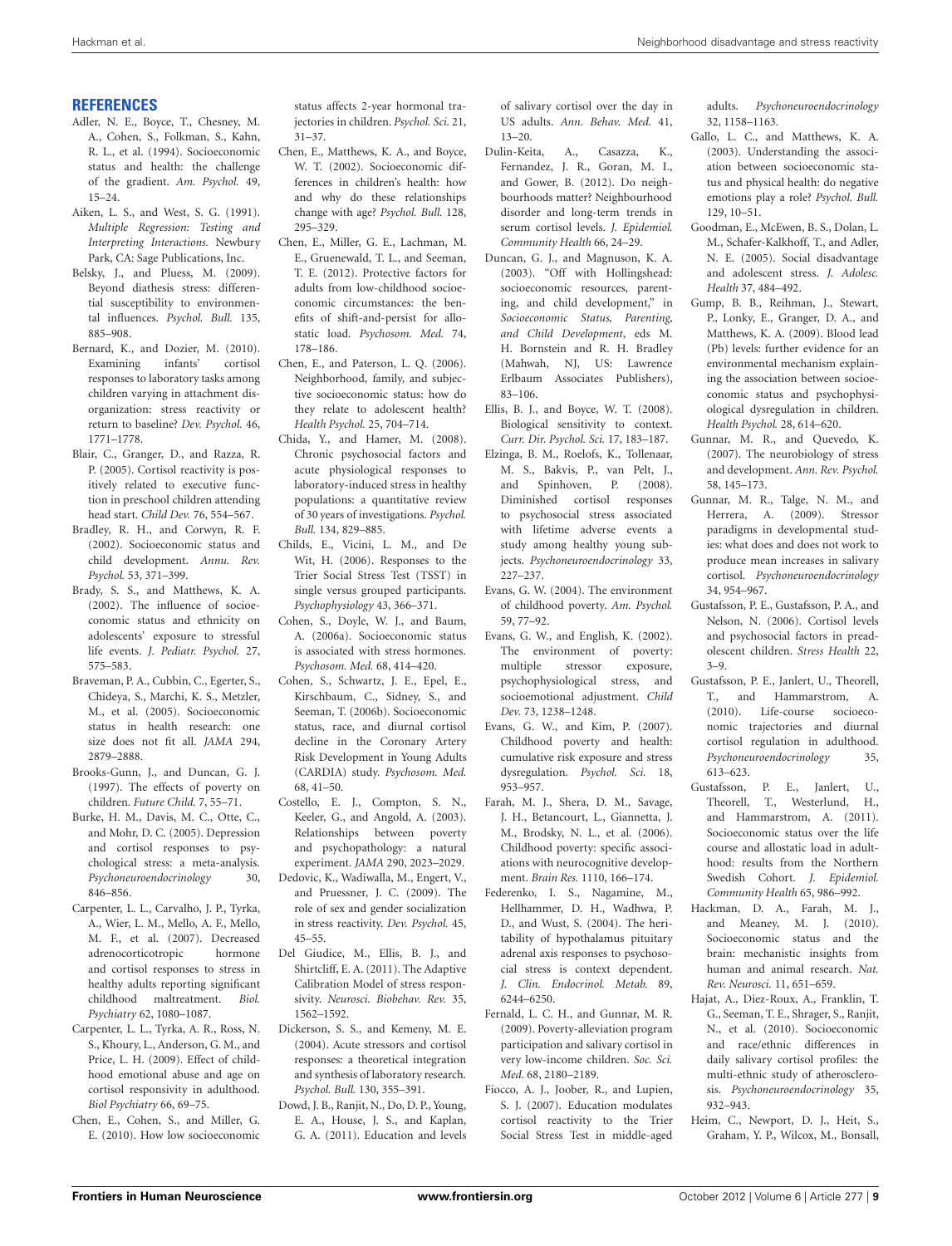R., et al. (2000). Pituitary-adrenal and autonomic responses to stress in women after sexual and physical abuse in childhood. *JAMA* 284, 592–597.

- <span id="page-9-29"></span>Hibel, L. C., Granger, D. A., Kivlighan, K. T., and Blair, C. (2006). Individual differences in salivary cortisol: associations with<br>common over-the-counter and  $common$  over-the-counter prescription medication status in infants and their mothers. *Horm. Behav.* 50, 293–300.
- <span id="page-9-37"></span>Hilbrecht, M., Zuzanek, J., and Mannell, R. C. (2008). Time use, time pressure and gendered behavior in early and late adolescence. *Sex Roles* 58, 342–357.
- <span id="page-9-34"></span>Hruschka, D. J., Kohrt, B. A., and Worthman, C. M. (2005). Estimating between- and withinindividual variation in cortisol levels using multilevel models. *Psychoneuroendocrinology* 30, 698–714.
- <span id="page-9-24"></span>Hurt, H., Betancourt, L. M., Malmud, E. K., Shera, D. M., Giannetta, J. M., Brodsky, N. L., et al. (2009). Children with and without gestational cocaine exposure: a neurocognitive systems analysis. *Neurotoxicol. Teratol.* 31, 334–341.
- <span id="page-9-23"></span>Hurt, H., Brodsky, N. L., Betancourt, L. M., Braitman, L. E., Malmud, E., and Giannetta, J. (1995). Cocaine-exposed children: followup through 30 months. *J. Dev. Behav. Pediatr.* 16, 29–35.
- <span id="page-9-9"></span>Kapuku, G. K., Treiber, F. A., and Davis, H. C. (2002). Relationships among socioeconomic status, stress induced changes in cortisol, and blood pressure in African American males. *Ann. Behav. Med.* 24, 320–325.
- <span id="page-9-13"></span>Kawachi, I., and Berkman, L. (2003). *Neighborhoods and Health.* Oxford: Oxford University Press.
- <span id="page-9-28"></span>Kirschbaum, C., Kudielka, B. M., Gaab, J., Schommer, N. C., and Hellhammer, D. H. (1999). Impact of gender, menstrual cycle phase, and oral contraceptives on the activity of the hypothalamicpituitary-adrenal axis. *Psychosom. Med.* 61, 154–162.
- <span id="page-9-21"></span>Kirschbaum, C., Pirke, K.-M., and Hellhammer, D. H. (1993). The "Trier Social Stress Test": a tool for investigating psychobiological stress responses in a laboratory setting. *Neuropsychobiology* 28, 76–81.
- <span id="page-9-17"></span>Kling, J. R., Liebman, J. B., and Katz, L. F. (2007). Experimental analysis of neighborhood effects. *Econometrica* 75, 83–119.
- <span id="page-9-11"></span>Kraft, A., and Luecken, L. J. (2009). Childhood parental divorce and cortisol in young adulthood:

evidence for mediation by family income. *Psychoneuroendocrinology* 34, 1363–1369.

- <span id="page-9-12"></span>Krieger, N., Williams, D. R., and Moss, N. E. (1997). Measuring social class in U.S. public health research: concepts, methodologies, and guidelines. *Ann. Rev. Public Health* 18, 341–378.
- <span id="page-9-4"></span>Kristenson, M., Kucinskiene, Z., Bergdahl, B., and Orth-Gomer, K. (2001). Risk factors for coronary heart disease in different socioeconomic groups of Lithuania and Sweden–the LiVicordia Study. *Scand. J. Public Health* 29, 140–150.
- <span id="page-9-31"></span>Leproult, R., Copinschi, G., Buxton, O., and Van Cauter, E. (1997). Sleep loss results in an elevation of cortisol levels the next evening. *Sleep* 20, 865–870.
- <span id="page-9-20"></span>Leventhal, T., and Brooks-Gunn, J. (2011). Changes in neighborhood poverty from 1990 to 2000 and youth's problem behaviors. *Dev. Psychol.* 47, 1680–1698.
- <span id="page-9-19"></span>Lin, Y., Ter Horst, G. J., Wichmann, R., Bakker, P., Liu, A., Li, X., et al. (2009). Sex differences in the effects of acute and chronic stress and recovery after long-term stress on stress-related brain regions of rats. *Cereb. Cortex* 19, 1978–1989.
- <span id="page-9-33"></span>Llabre, M. M., Spitzer, S. B., Saab, P. G., and Schneiderman, N. (2001). Piecewise latent growth curve modeling of systolic blood pressure reactivity and recovery from the cold pressor test. *Psychophysiology* 28, 951–960.
- <span id="page-9-39"></span>Luecken, L. J., and Lemery, K. S. (2004). Early caregiving and physiological stress responses. *Clin. Psychol. Rev.* 24, 171–191.
- <span id="page-9-6"></span>Lupien, S. J., King, S., Meaney, M. J., and McEwen, B. S. (2000). Child's stress hormone levels correlate with mother's socioeconomic status and depressive state. *Biol. Psychiatry* 48, 976–980.
- <span id="page-9-7"></span>Lupien, S. J., King, S., Meaney, M. J., and McEwen, B. S. (2001). Can poverty get under your skin? Basal cortisol levels and cognitive function in children from low and high socioeconomic status. *Dev. Psychopathol.* 13, 653–676.
- <span id="page-9-15"></span>Manuck, S. B., Bleil, M. E., Peterson, K. L., Flory, J. D., Mann, J. J., Ferrell, R. E., et al. (2005). The socio-economic status of communities predicts variation in brain serotonergic responsivity. *Psychol. Med.* 35, 519–528.
- <span id="page-9-18"></span>McCormick, C. M., and Mathews, I. Z. (2007). HPA function in adolescence: role of sex hormones in its regulation and the enduring consequences of exposure to stressors.

*Pharmacol. Biochem. Behav*. 86, 220–233.

- <span id="page-9-2"></span>McEwen, B. S., and Gianaros, P. J. (2010). Central role of the brain in stress and adaptation: links to socioeconomic status, health, and disease. *Ann. N.Y. Acad. Sci.* 1186, 190–222.
- <span id="page-9-0"></span>McLoyd, V. C. (1998). Socioeconomic disadvantage and child development. *Am. Psychol.* 53, 185–204.
- <span id="page-9-40"></span>Miller, G. E., Chen, E., Fok, A. K., Walker, H., Lim, A., Nicholls, E., et al. (2009). Low early-life social class leaves a biological residue manifested by decreased glucocorticoid and increased proinflammatory signaling. *Proc. Natl. Acad. Sci*. *U.S.A.* 106, 14716–14721.
- <span id="page-9-3"></span>Miller, G. E., Chen, E., and Parker, K. J. (2011). Psychological stress in childhood and susceptibility to the chronic diseases of aging: moving toward a model of behavioral and biological mechanisms. *Psychol. Bull.* 137, 959–997.
- <span id="page-9-8"></span>Neupert, S. D., Miller, L. M. S., and Lachman, M. E. (2006). Physiological reactivity to cognitive stressors: variations by age and socioeconomic status. *Int. J. Aging Hum. Dev.* 62, 221–235.
- <span id="page-9-42"></span>Ouellet-Morin, I., Boivin, M., Dionne, G., Lupien, S. J., Arsenault, L., Barr, R. G., et al. (2008). Variations in heritability of cortisol reactivity to stress as a function of early familial adversity among 19-month-old twins. *Arch. Gen. Psychiatry* 65, 211–218.
- <span id="page-9-35"></span>Raudenbush, S. W., Bryk, A. S., and Congdon, R. T. (2004). *HLM 6 for Windows.* Lincolnwood, IL: Scientific Software International, Inc.
- <span id="page-9-38"></span>Repetti, R. L., Taylor, S. E., and Seeman, T. E. (2002). Risky families: family social environments and the mental and physical health of offspring. *Psychol. Bull.* 128, 330–366.
- <span id="page-9-30"></span>Rohleder, N., and Kirschbaum, C. (2006). The hypothalamicpituitary-adrenal (HPA) axis in habitual smokers. *Int. J. Psychophysiol.* 59, 236–243.
- <span id="page-9-25"></span>Sampson, R. J., Raudenbush, S. W., and Earls, F. (1997). Neighborhoods and violent crime: a multilevel study of collective efficacy. *Science* 277, 918–924.
- <span id="page-9-14"></span>Sampson, R. J., Sharkey, P., and Raudenbush, S. W. (2008). Durable effects of concentrated disadvantage on verbal ability among African-American children. *Proc. Natl. Acad. Sci*. *U.S.A.* 105, 845–852.
- <span id="page-9-16"></span>Sanbonmatsu, L., Brooks-Gunn, J., Duncan, G. J., and Kling, J. R.

(2006). Neighborhoods and academic achievement: results from the MTO experiment. *J. Hum. Resour.* 41, 649–691.

- <span id="page-9-26"></span>Schwartz, E. P., Granger, D. A., Susman, E. J., Gunnar, M. R., and Laird, B. (1998). Assessing salivary cortisol in studies of child development. *Child Dev.* 69, 1503–1513.
- <span id="page-9-1"></span>Shonkoff, J. P., Boyce, W. T., and McEwen, B. S. (2009). Neuroscience, molecular biology, and the childhood roots of health disparities. *JAMA* 301, 2252–2259.
- <span id="page-9-36"></span>Singer, J. D., and Willett, J. B. (2003). *Applied Longitudinal Data Analysis: Modeling Change and Event Occurrence.* New York, NY: Oxford University Press.
- <span id="page-9-32"></span>Spiegel, K., Leproult, R., and Van Cauter, E. (1999). Impact of sleep debt on metabolic and endocrine function. *Lancet* 354, 1435–1439.
- <span id="page-9-5"></span>Steptoe, A., Kunz-Ebrecht, S., Owen, N., Feldman, P. J., Willemsen, G., Kirschbaum, C., et al. (2003). Socioeconomic status and stressrelated biological responses over the working day. *Psychosom. Med.* 65, 461–470.
- <span id="page-9-10"></span>Steptoe, A., Kunz-Ebrecht, S. R., Wright, C., and Feldman, P. J. (2005). Socioeconomic position and cardiovascular and neuroendocrine responses following cognitive challenge in old age. *Biol. Psychol.* 69, 149–166.
- <span id="page-9-43"></span>Steptoe, A., van Jaarsveld, C. H. M., Semmler, C., Plomin, R., and Wardle, J. (2009). Heritability of daytime cortisol levels and cortisol reactivity in children. *Psychoneuroendocrinology* 34, 273–280.
- <span id="page-9-41"></span>Stroud, L. R., Salovey, P., and Epel, E. S. (2002). Sex differences in stress responses: social rejection versus achievement stress. *Biol. Psychiatry* 52, 318–327.
- <span id="page-9-44"></span>Subramanian, S. V., Jones, K., and Duncan, C. (2003). *Multilevel Methods for Public Health Research. Neighborhoods and Health.* Oxford: Oxford University Press.
- <span id="page-9-27"></span>Talge, N. M., Donzella, B., Kryzer, E. M., Gierens, A., and Gunnar, M. R. (2005). It's not that bad: error introduced by oral stimulants in salivary cortisol research. *Dev. Psychobiol.* 47, 369–376.
- <span id="page-9-22"></span>von Dawans, B., Kirschbaum, C., and Heinrichs, M. (2011). The Trier Social Stress Test for Groups (TSST-G): a new research tool for controlled simultaneous social stress exposure in a group format. *Psychoneuroendocrinology* 36, 514–522.